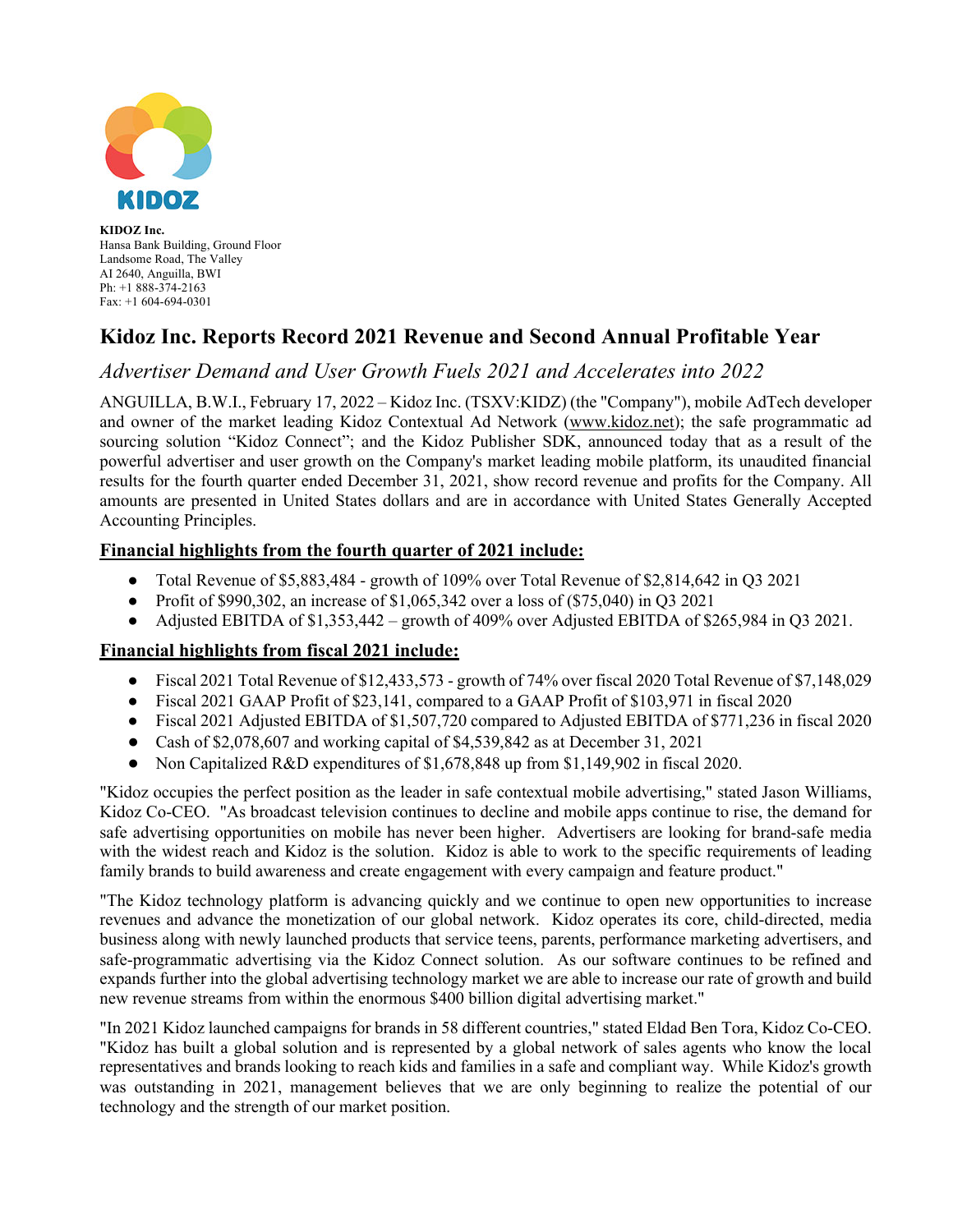"2022 has started on a record pace and management is confident that we will be able to continue to increase our growth. Kidoz continues to expand the number of markets in which we operate and the number of products we can monetize. It's with great pleasure to the entire Kidoz team, now 32 strong, that we can work together to achieve such exciting results."

#### **Fourth Quarter Financial Results**

Total Current Assets as at December 31, 2021 were \$8,770,032, compared to \$5,249,555 as at December 31, 2020, and Total Current Liabilities as at December 31, 2021, were \$4,230,190, compared to \$2,178,010 as at December 31, 2020.

Total revenue, net of platform fees (to Apple, Google and Amazon) and withholding taxes, for the fourth quarter ended December 31, 2021, increased to \$5,883,484, an increase of 68% from revenue of \$3,507,250 for the fourth quarter of 2020 and an increase of 109% from revenue of \$2,814,642 for the third quarter of 2021. The increase in total revenue compared to the fourth quarter of fiscal 2020 and the third quarter of fiscal 2021 is due to the growth of our publisher reach and our advertising customers increasing their advertising budgets with the Kidoz safe mobile network.

Selling and marketing expenses were \$175,440 for the fourth quarter ended December 31, 2021, an increase of 46% over expenses of \$120,342 in the fourth quarter of fiscal 2020 and an increase of 12% over expenses of \$156,122 in the third quarter of fiscal 2021. This increase in sales and marketing expenses in the fourth quarter ended December 31, 2021, compared to the fourth quarter of fiscal 2020 and over the third quarter of fiscal 2021 is due to an increase in the sales and marketing team to serve our clients better.

Additionally, the Company commenced a Stock Awareness Program in the second quarter of 2021 to increase the visibility of the Company to the general investment community at a total cost of \$402,845 in fiscal 2021. The total number of shares traded on the TSXV over the period increased 500% to 4,232,681 shares from 844,921shares in the comparable 9 month period in 2020. The program expenses were \$51,596 for the fourth quarter ended December 31, 2021, a decrease of 21% over expenses of \$65,392 in the third quarter of fiscal 2021.

General and administrative expenses consist primarily of premises costs for our offices, legal and professional fees, and other general corporate and office expenses. General and administrative expenses decreased to \$135,061 for the fourth quarter ended December 31, 2021, a decrease of 13% from costs of \$154,640 for the fourth quarter of fiscal 2020 and a decrease of 7% from costs of \$145,765 in the third quarter of fiscal 2021. The decrease in general and administrative expenses compared to the fourth quarter of fiscal 2020 and the third quarter of fiscal 2021, is due a decrease in fees paid to our professional advisors. The Company continues to maintain its current office space despite the large majority of our staff working from home since early March 2020.

Salaries, wages, consultants, and benefits of \$182,005 for the fourth quarter ended December 31, 2021, an increase of 21% compared to salaries, wages, consultants, and benefits of \$149,803 in the fourth quarter of 2020 and an increase of 48% compared to salaries, wages, consultants, and benefits of \$123,381 in the third quarter of 2021. This increase compared to the fourth quarter of fiscal 2020 and the third quarter of fiscal 2021 is due to an increase in the overall headcount of staff employed by the Company to service its rapid growth.

The Company does not capitalize its development costs. The Company expensed \$497,950 in software development costs during the fourth quarter ended December 31, 2021, an increase of 44% compared to software development costs of \$344,685 expensed during the fourth quarter of fiscal 2020 and an increase of 4% in software development costs of \$477,559 in the third quarter of fiscal 2021. The increase compared to the fourth quarter of fiscal 2020 and the third quarter of fiscal 2021, is due to an increased focus in development of our base technology and the development of our safe programmatic ad sourcing solution Kidoz Connect.

Throughout the year the Company hired additional development and sales and marketing staff to facilitate our continued growth. This hiring has continued into the first quarter of fiscal 2022 to our present total complement of 32 staff worldwide.

The net income after taxation for the fourth quarter ended December 31, 2021, amounted to \$990,302, an increase of \$237,642 over a net income of \$752,660, for the fourth quarter of fiscal 2020 and an increase of \$1,065,342 over a loss of (\$75,040), in the previous quarter ended September 30, 2021. This increase in total income for the fourth quarter compared to the fourth quarter of fiscal 2020 and the third quarter of fiscal 2021 is due to the increase in the number of advertising campaigns reaching a larger number of users.